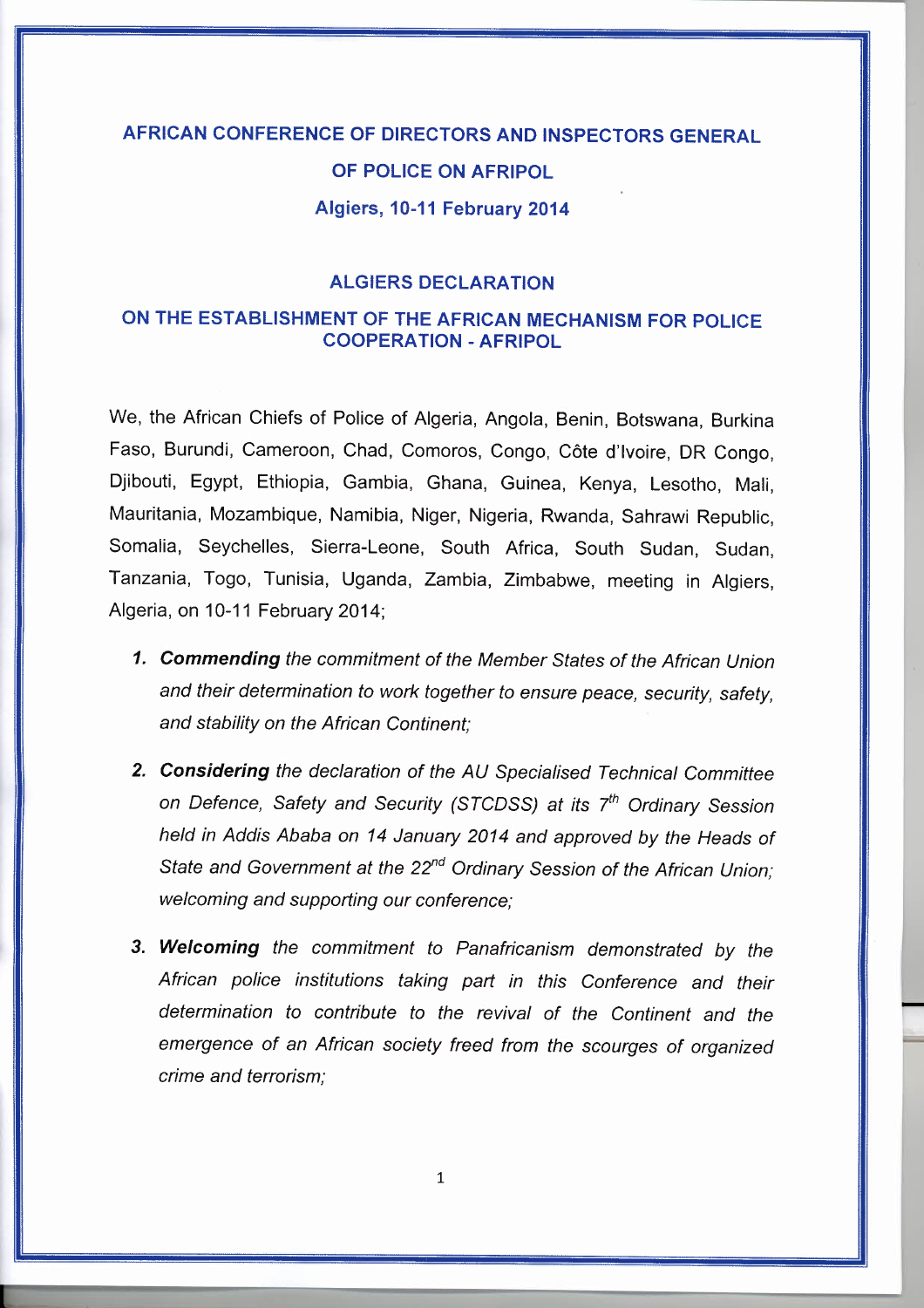- *4. Emphasizing the strong determination of African police institutions to work in* a *concerted and permanent framework taking into account the specificities of the African region within the framework of police values and ethics;*
- *5. Noting Recommendation No.* 7 *considering the possibility of establishing* a *mechanism of regional cooperation bringing together African Police Chiefs* called 'AFRIPOL', unanimously adopted by the 22<sup>nd</sup> African *Regional Conference* of *Interpol held in Oran on 10-12 September 2013;*
- *6. Recalling the agreement reached at the meeting* of *African regional police organisations on small arms and light weapons held in May 2011 in Kigali, Rwanda, which called for the establishment* of *an African mechanism* of *police coordination;*
- *7. Aware* of *the need to initiate, harmonise, and strengthen African legal instruments for the fight against transnational crime and terrorism and to promote the tools necessary for their implementation;*
- *8. Commending the sustained efforts made by the African Union for the promotion* of *human rights, good governance, the rule* of *law, peace and security, economic and social development in Africa;*
- *9. Acknowledging the services provided by ICPO-Interpol and its efforts for African police institutions, in particular its strategy for 2014-2016 and Plan* of *Action 2014-2015 for the African region;*
- *10.Acknowledging the progress achieved thus far by African sub-regional police cooperation organisations, which needs to be consolidated in an overall strategic African framework* of *prevention and fight against all forms* of *crime;*
- *11.Aware of the common challenges faced by African countries in terms* of *terrorism and organised transnational crime, in particular illicit traffics in drugs, light arms, munitions, migrants, and traffic in persons, maritime piracy, cybercrime, counterfeit medicines, environmental crimes, serious disturbances* of *public order, and social peace;*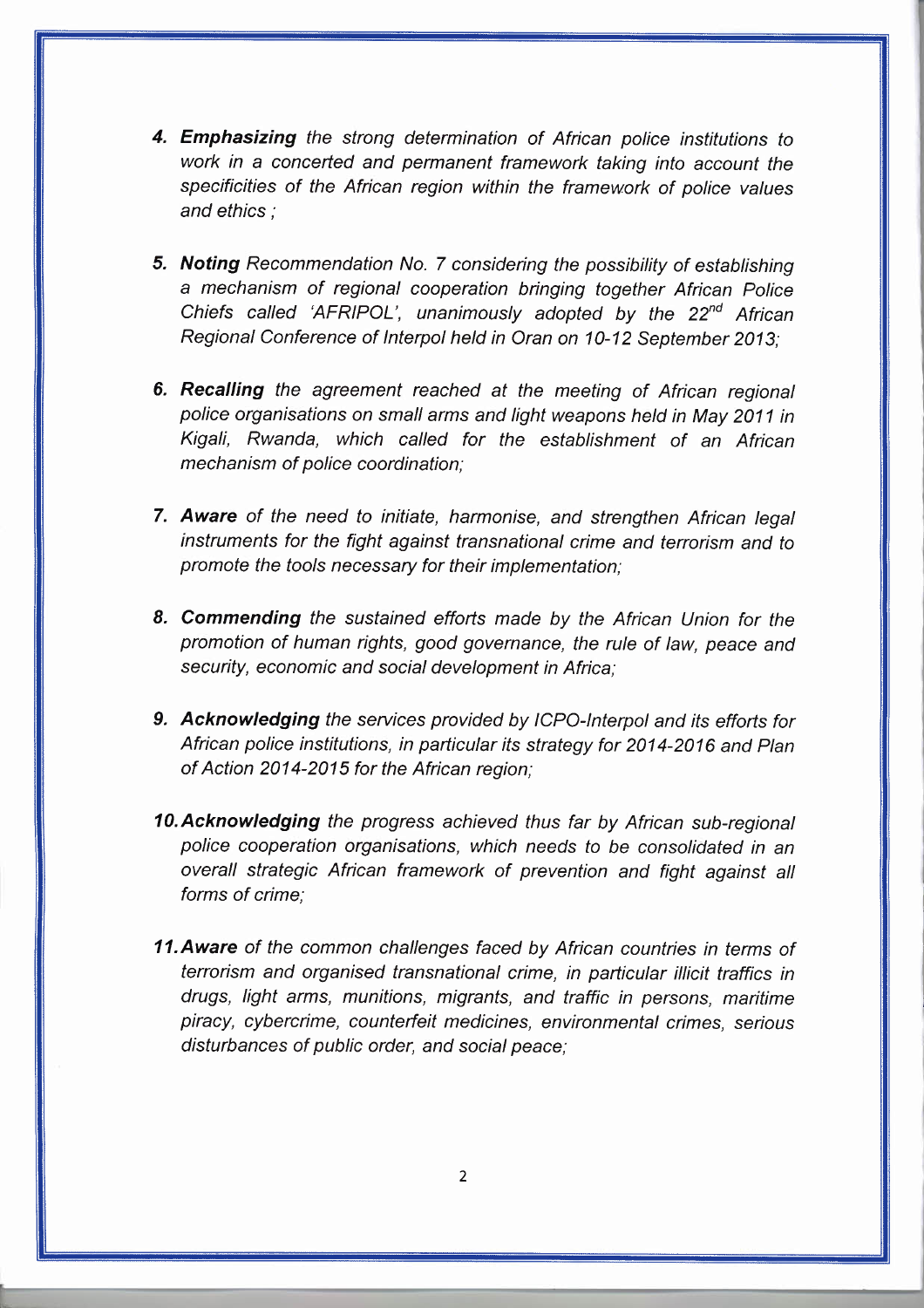- *12. Concerned by the increasing extent* of *these forms* of *crime in several African sub-regions, the emergence and unbridled spread* of *criminal phenomena, in particular those relating to information and communication technologies, capital transfers, and various illicit traffics in natural resources and smuggling;*
- *13. Deeply concerned by the alliance* of *criminal organisations, the complexity* of *their actions and methods* of *operation, which have gradually broadened their scope* of *activity at continental and international levels and taken advantage* of *difficult socioeconomic conditions* of *some populations, the vulnerability* of *borders, globalisation, and easy access to technologies;*
- *14. Highlighting the need to promote African police coordination at strategic, operational, and tactical levels through the assessment* of *threats, analysis* of *criminal intelligence, planning, and implementation* of *actions;*
- *15. Convinced that an effective response to the various forms* of *crime on the African Continent requires the harmonisation* of *police methods, the exchange and extension* of *best practices in terms* of *training, prevention, investigative techniques, and expertise,* as *well* as *the strengthening* of *African police capabilities;*
- *16. Recognising that such an objective requires increased coordination and cooperation, especially with, ICPO-Interpol, UNODC, and other relevant organisations;*
- *17. Commending the commitment and efforts* of *Algeria for the outstanding organisation and the success* of *this Conference devoted to the establishment* of *AFRIPOL;*